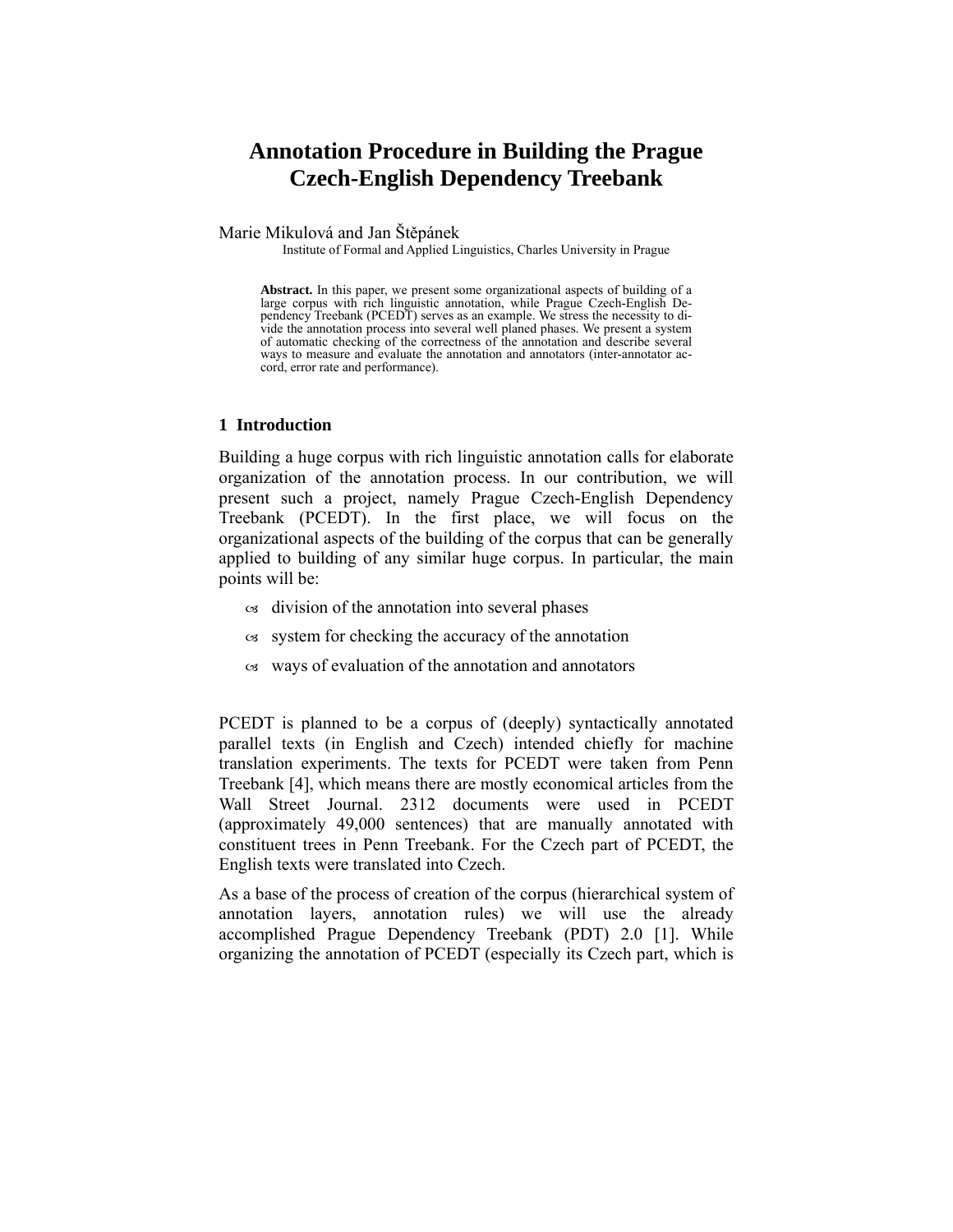the main concern of this article), we will prop ourselves upon multifarious experiences (both positive and negative) gained from the production of PDT 2.0.

## **2 Division of the annotation into several phases**

If one builds up a corpus in which a rich and complex linguistic information is attached to the input data (i.e. sentences), according to our experience it is advisable to divide this process into several partial phases. The question how to divide the annotation when the information attached is mostly very complex and various phenomena are interconnected remains rather difficult.

Example of such a rich annotation is the tectogrammatical (deep syntactical) layer of PCEDT (and similarly the same layer of PDT 2.0). In the annotation process, each sentence is assigned a deep syntactical structure (which among others deals with ellipsis and valency of verbs and nouns); each unit of the structure is assigned its deep syntactical function (there are several tens of the "functors") and many attributes, mainly grammatemes (tectogrammatical counterparts of morphological categories). The tectogrammatical tree captures coreference, topic-focus articulation and deep word order. There are 39 different attributes, for a node of a tectogrammatical tree in PDT 2.0 there are 8.42 attributes filled on average.

The annotation of the tectogrammatical layer was divided into several phases when the layer was being created for the PDT 2.0 already. The division is inevitable because no annotator is able to keep all the annotation rules for all the annotated phenomena in his or her head (the annotation manual [3] has more than 1000 pages). Moreover, the more information the annotator has to attach to the data, the more likely he or she omits some of the details.

The experience from production of PDT 2.0 unveiled that the division of the annotation process into several steps is desirable for the quality of the output data, even if some phenomena had to be reconsidered repeatedly by different annotators in various phases.

Today, when building PCEDT, we increased the number of phases even more. The first phase of the PDT 2.0 annotation (creating a syntactical structure and assigning functions to the units of the structure) proved to be still too complex and comprising too many features. We also tried to get rid of repeated resolution of the same problems, e.g. by introducing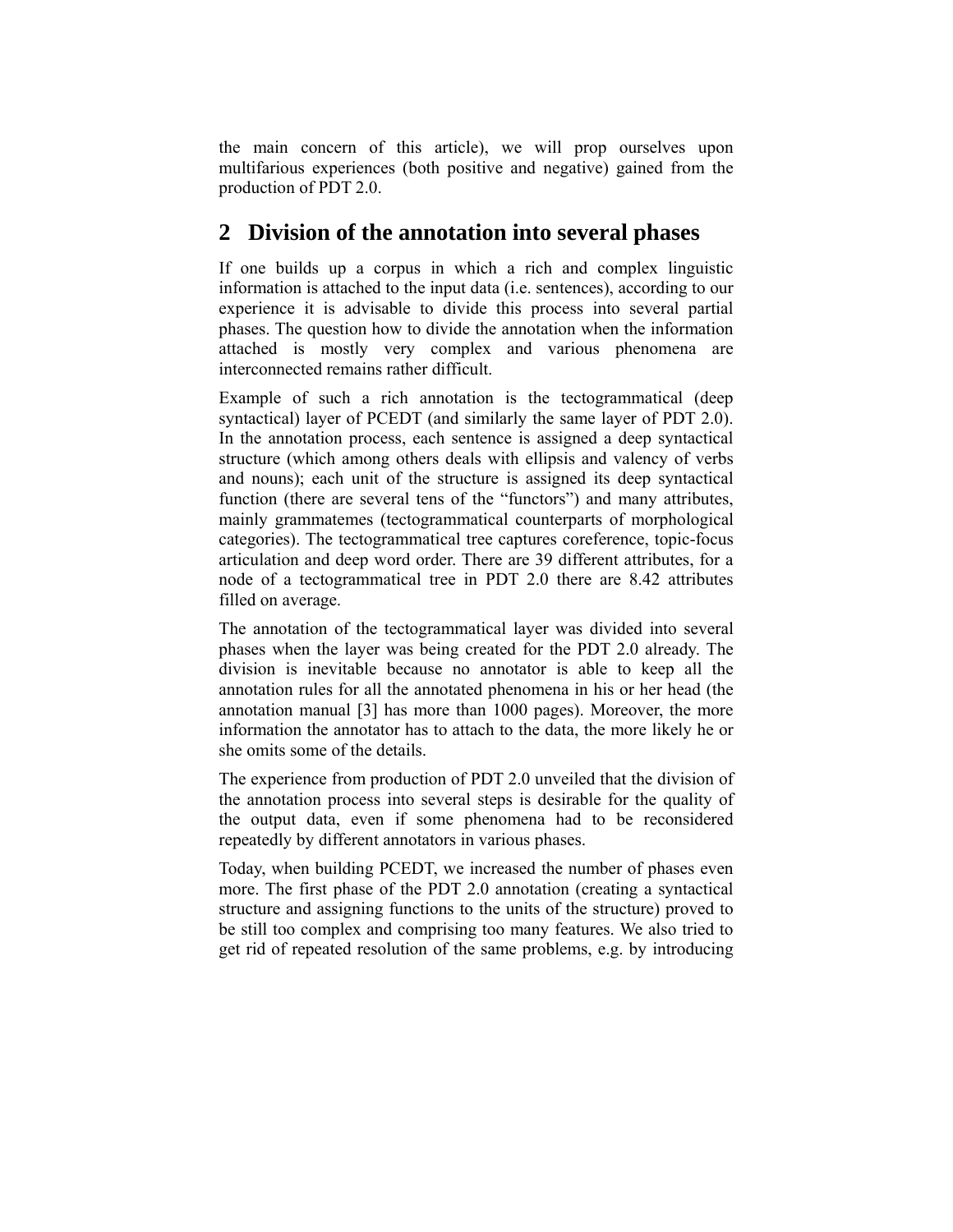new temporary values for some attributes whose final values will be judged in a later phase of the annotation.

For the tectogrammatical annotation, we count on the following phases:

- 1. building a tree structure, dealing with ellipsis included; assignment of functors and valency frames, links to lower layers (10 attributes).
- 2. annotation of subfunctors (fine grained classification of functors, 1 attribute).
- 3. annotation of coreference (4 attributes).
- 4. annotation of topic-focus articulation, rhematizers and deep word order (3 attributes).
- 5. annotation of grammatemes, final form of tectogrammatical lemmata (17 attributes).
- 6. annotation of remaining phenomena (quotation, named entities etc.)

The first phase is still the most difficult, each annotator is responsible for the whole structure of the tree and correct values of ten attributes. All these attributes are connected with the structure and deep syntactical functions of the nodes. The annotator does not have to pay attention to anything else.

For the first phase of the annotation process a "working value" *#NewNode* was established for tectogrammatical lemmata of nodes added to trees in case of ellipsis of valency frame arguments. Absent obligatory arguments are represented by added nodes in final tectogrammatical trees and their tectogrammatical lemmata signify the type of the elision (*#Gen* stands for a general participant, *#PersPron* for a deletion, *#Cor* and *#QCor* for a controlee in control constructions, *#Rcp* for ellipses because of reciprocation). The type of elision is closely connected with coreference (some types of absent arguments have a coreferent, some do not). During the annotation of PDT 2.0, the lemmata of absent arguments were assigned in the first phase, the coreference in a following phase. By introducing the *#NewNode* value the final solution of the tectogrammatical lemma was postponed to the following phase together with remaining questions of coreference. An annotator inserts a node with the "working value" of the tectogrammatical lemma and only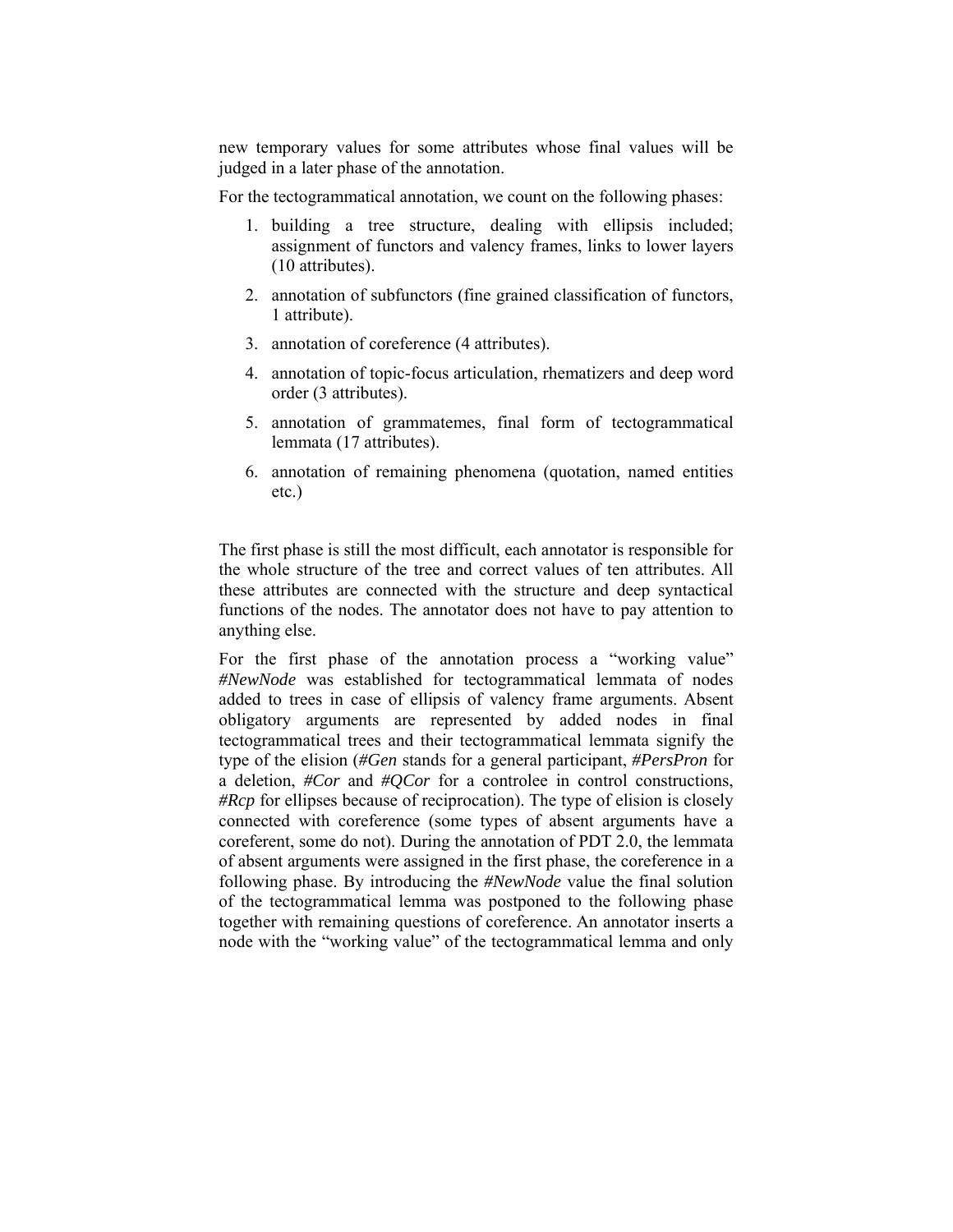assigns its syntactical function, not taking care about the lemma.

In the first phase we also "neglect" the annotation of rhematizers (in PDT 2.0, they were annotated in the first phase). Competent decision about a rhematizer (whether an expression is a rhematizer or not, its position in the tree) is possible only if the topic-focus articulation of the sentence is decided at the same time. Therefore, definitive annotation of rhematizers is planned to the topic-focus annotation phase.

Determine an amount of annotated information that does not harm the quality of the data is obviously difficult. Our believe that the current schedule of phases constitutes a reasonable and manageable rate seems to be justified by the measuring of inter-annotator agreement (see section 4.1). The quality of the data is regularly guarded by a system of automatic checking procedures (see section 3).

# **3 System for Checking the Accuracy of the Annotation**

When PDT 2.0 was in production, only random "manual" checks of the accuracy were performed. The real checking took place when all the annotation had finished. The checking and fixing phase was quite complex and time-consuming; moreover, in some cases, the changes were not realized full-scale [5].

We want to avoid such a procedure in the development of PCEDT. Checking of the data is performed in parallel with the annotation process. At the beginning of the process, a number of automatic checking procedures was proposed and new tests subsequently come up during the annotation process. Currently there are 99 checking procedures that verify the annotation of Czech sentences.

The checking procedure proposal is based on the fact that many annotation rules imply that particular phenomena cannot (or have to) occur in the annotation output. They mainly combine attribute values and structure of a tree. For example, a simple check states that every coordination has at least two members and reports all one-member coordinations as errors. Another check states that the root of a tectogrammatical tree has only a limited set of possible functors (PRED for a predicate, DENOM for nominative clause, PARTL for interjection clause etc.). There is also a converse check monitoring that no dependent node has the PRED functor, and so on.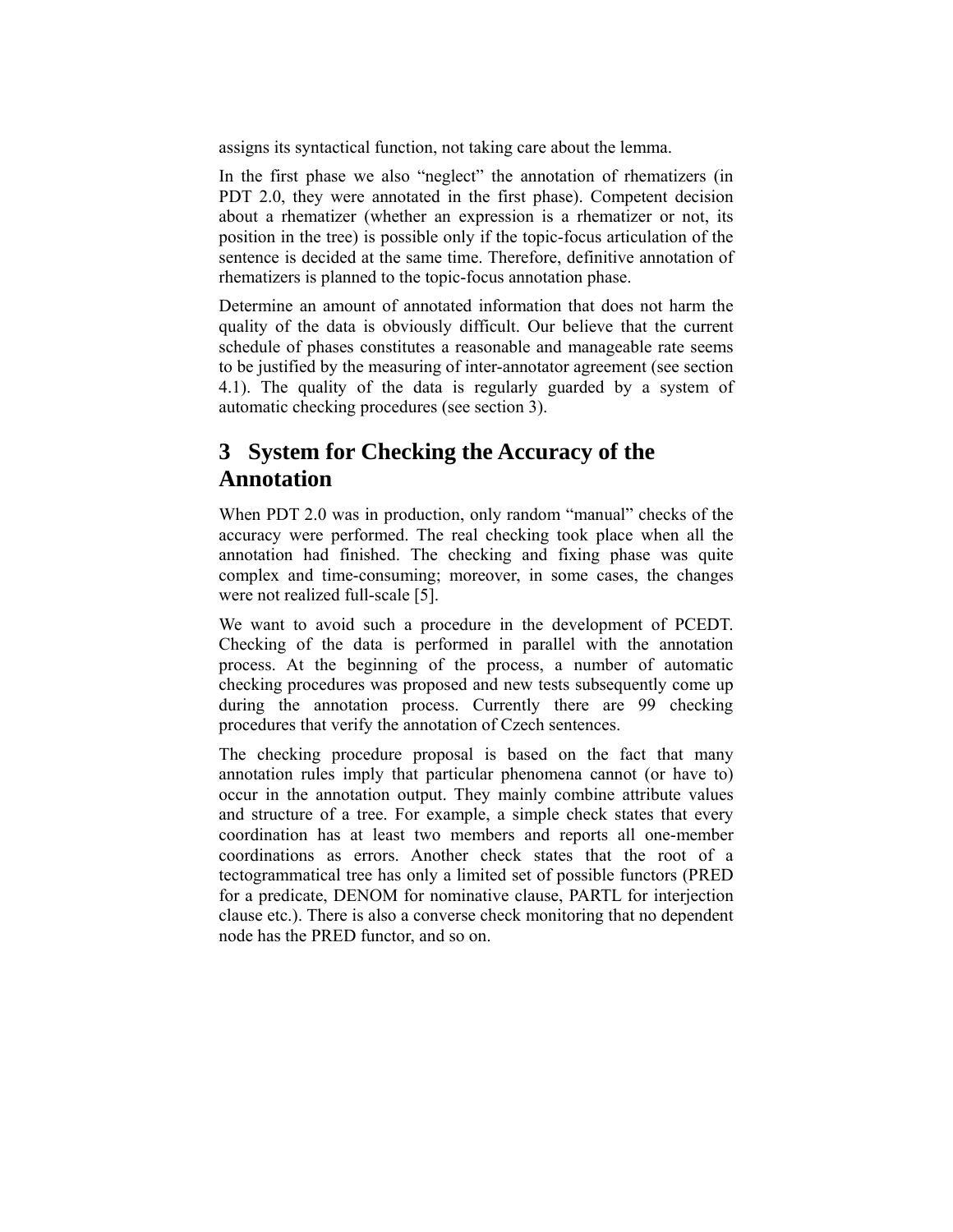The checking procedures return a list of erroneous (questionable) positions in the data. The annotator gets his or her data back for corrections, manually fixing each position.

The checking procedures are run periodically after a given volume of the data has been annotated (1000 sentences) or once a quarter. All the data are checked every time (in case a new check existed) and after the correction, the data are checked again and again while there are any errors (new errors can arise in fixing the old ones).

Automatic checking procedures improve the quality of the data not only by fixing the present errors, but also by providing a feedback to the annotators (because each annotator fixes his or her own data, i.e. his or her own errors) and thus eventually improving the future annotation.

### **4 Ways of Evaluation of the Annotators**

A system for evaluation of the annotation and annotators should by an integral part of any annotation project. In the PCEDT project, the quality of the work of a particular annotator is judged by several ways:

 $\infty$  the annotation agreement between annotators is measured,

 $\infty$  the output of the automatic checking procedures tells us how often an annotator makes mistakes compared to the others,

 $\infty$  the annotators book the time they spend annotating; it allows later to evaluate their performance and the relation of the efficiency to the error rate.

#### **4.1 The annotation agreement between annotators**

The basic way how to evaluate an annotation is to measure the interannotator agreement. However, the structure to be compared is very complex. The algorithm aligning two tectogrammatical trees built upon the same analytical tree is described in detail in [3], once the trees are aligned node to node, we just compare the values of all the attributes of all the aligned nodes. To evaluate the structural agreement, we treat the identifier of a node's parent as a new attribute of the node. Complex attributes (lists, structures etc.) need further manipulation in order to be compared. For example, identifiers of linked analytical nodes have to be sorted; for annotator's comment, we only compare the type, because the text can vary.

Since there is no "golden" annotation, we just measure the agreement of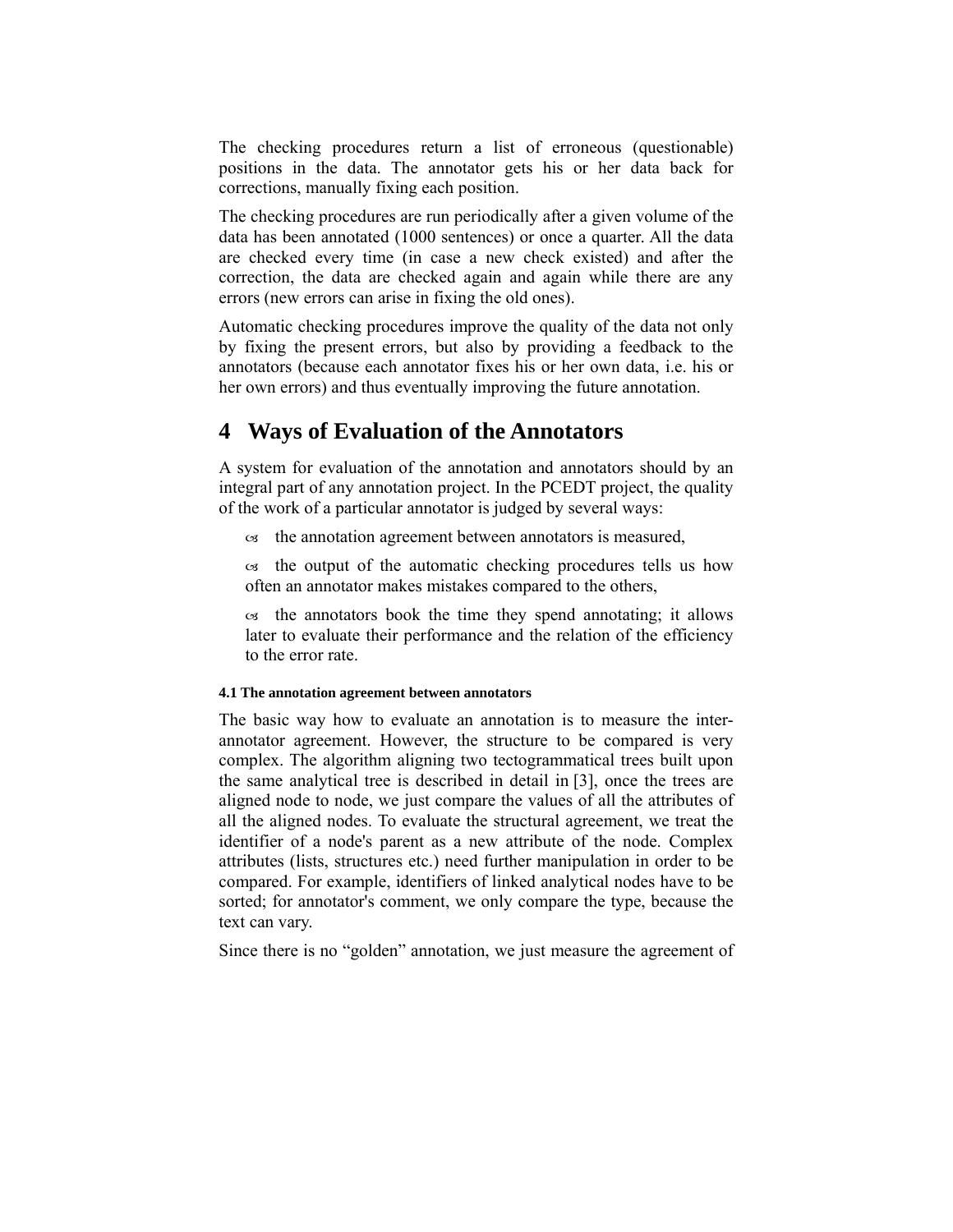all the pairs of annotators (see Table 1, data from December 2007; average value is shown for every attribute, and average value over all the attributes and structure is presented as "Overall"). As a baseline, we use the output of an automatic procedure with which the annotators start their work (marked "Z" in the table). Note that the agreement among annotators is always higher than the agreement between any annotator and the baseline. The attributes with a lower difference between baseline and the annotators (about 5%, i.e. *is\_state*, *is\_generated*, *is\_dsp\_root*, *compl.rf, annot comment, and a/lex.rf*) tend to contain more errors, or have too vague annotation rules.

The annotator that agrees most with all the others  $({}^{\alpha}K^{\gamma})$  is at the same time the annotator that makes the least errors and submits the most sentences (see next sections).

| Ma<br>94,01%<br>A<br>93,83%<br>$\overline{O}$<br>93,78%<br>Z<br>84,58%<br>88,62% is_dsp_root<br>Structure<br>A<br>K<br>Ma<br>A<br>88,60%<br>Ma<br>87,92%<br>$\rm _O$<br>K<br>87,88%<br>Ο<br>Z<br>Z<br>69,28%<br>K<br>K<br>93,82% is_generated<br>a/aux.rf<br>A<br>Ma<br>93,58%<br>Ma<br>93,55%<br>A<br>$\overline{O}$<br>93,53%<br>0<br>Z<br>Z<br>82,45%<br>K<br>K<br>a/lex.rf<br>96,26% is member<br>Ma<br>A<br>96,12%<br>Ma<br>96,00%<br>A<br>$\overline{O}$<br>$\overline{O}$<br>95,90%<br>Z<br>Z<br>89,67%<br>K<br>96,52% is parenthesis<br>Ma<br>annot_comment<br>Ma<br>K<br>96,40%<br>A<br>96,30%<br>0<br>A<br>$\overline{O}$<br>96,27%<br>Z<br>Z<br>90,43%<br>K<br>K<br>compl.rf<br>96,32% is_state<br>Ma<br>Ma<br>96,22%<br>A | <b>Overall</b> | K | 94,08% |  |                |        |
|---------------------------------------------------------------------------------------------------------------------------------------------------------------------------------------------------------------------------------------------------------------------------------------------------------------------------------------------------------------------------------------------------------------------------------------------------------------------------------------------------------------------------------------------------------------------------------------------------------------------------------------------------------------------------------------------------------------------------------------|----------------|---|--------|--|----------------|--------|
|                                                                                                                                                                                                                                                                                                                                                                                                                                                                                                                                                                                                                                                                                                                                       |                |   |        |  |                |        |
|                                                                                                                                                                                                                                                                                                                                                                                                                                                                                                                                                                                                                                                                                                                                       |                |   |        |  |                |        |
|                                                                                                                                                                                                                                                                                                                                                                                                                                                                                                                                                                                                                                                                                                                                       |                |   |        |  |                |        |
|                                                                                                                                                                                                                                                                                                                                                                                                                                                                                                                                                                                                                                                                                                                                       |                |   |        |  |                |        |
|                                                                                                                                                                                                                                                                                                                                                                                                                                                                                                                                                                                                                                                                                                                                       |                |   |        |  |                | 95,86% |
|                                                                                                                                                                                                                                                                                                                                                                                                                                                                                                                                                                                                                                                                                                                                       |                |   |        |  |                | 95,83% |
|                                                                                                                                                                                                                                                                                                                                                                                                                                                                                                                                                                                                                                                                                                                                       |                |   |        |  |                | 95,75% |
|                                                                                                                                                                                                                                                                                                                                                                                                                                                                                                                                                                                                                                                                                                                                       |                |   |        |  |                | 95,72% |
|                                                                                                                                                                                                                                                                                                                                                                                                                                                                                                                                                                                                                                                                                                                                       |                |   |        |  |                | 89,72% |
|                                                                                                                                                                                                                                                                                                                                                                                                                                                                                                                                                                                                                                                                                                                                       |                |   |        |  |                | 96,24% |
|                                                                                                                                                                                                                                                                                                                                                                                                                                                                                                                                                                                                                                                                                                                                       |                |   |        |  |                | 96,05% |
|                                                                                                                                                                                                                                                                                                                                                                                                                                                                                                                                                                                                                                                                                                                                       |                |   |        |  |                | 96,03% |
|                                                                                                                                                                                                                                                                                                                                                                                                                                                                                                                                                                                                                                                                                                                                       |                |   |        |  |                | 96,02% |
|                                                                                                                                                                                                                                                                                                                                                                                                                                                                                                                                                                                                                                                                                                                                       |                |   |        |  |                | 90,27% |
|                                                                                                                                                                                                                                                                                                                                                                                                                                                                                                                                                                                                                                                                                                                                       |                |   |        |  |                | 94,72% |
|                                                                                                                                                                                                                                                                                                                                                                                                                                                                                                                                                                                                                                                                                                                                       |                |   |        |  |                | 94,70% |
|                                                                                                                                                                                                                                                                                                                                                                                                                                                                                                                                                                                                                                                                                                                                       |                |   |        |  |                | 94,50% |
|                                                                                                                                                                                                                                                                                                                                                                                                                                                                                                                                                                                                                                                                                                                                       |                |   |        |  |                | 94,25% |
|                                                                                                                                                                                                                                                                                                                                                                                                                                                                                                                                                                                                                                                                                                                                       |                |   |        |  |                | 85,47% |
|                                                                                                                                                                                                                                                                                                                                                                                                                                                                                                                                                                                                                                                                                                                                       |                |   |        |  |                | 95,42% |
|                                                                                                                                                                                                                                                                                                                                                                                                                                                                                                                                                                                                                                                                                                                                       |                |   |        |  |                | 95,40% |
|                                                                                                                                                                                                                                                                                                                                                                                                                                                                                                                                                                                                                                                                                                                                       |                |   |        |  |                | 95,27% |
|                                                                                                                                                                                                                                                                                                                                                                                                                                                                                                                                                                                                                                                                                                                                       |                |   |        |  |                | 95,15% |
|                                                                                                                                                                                                                                                                                                                                                                                                                                                                                                                                                                                                                                                                                                                                       |                |   |        |  |                | 88,72% |
|                                                                                                                                                                                                                                                                                                                                                                                                                                                                                                                                                                                                                                                                                                                                       |                |   |        |  |                | 96,50% |
|                                                                                                                                                                                                                                                                                                                                                                                                                                                                                                                                                                                                                                                                                                                                       |                |   |        |  |                | 96,25% |
|                                                                                                                                                                                                                                                                                                                                                                                                                                                                                                                                                                                                                                                                                                                                       |                |   | 96,12% |  | $\overline{O}$ | 96,13% |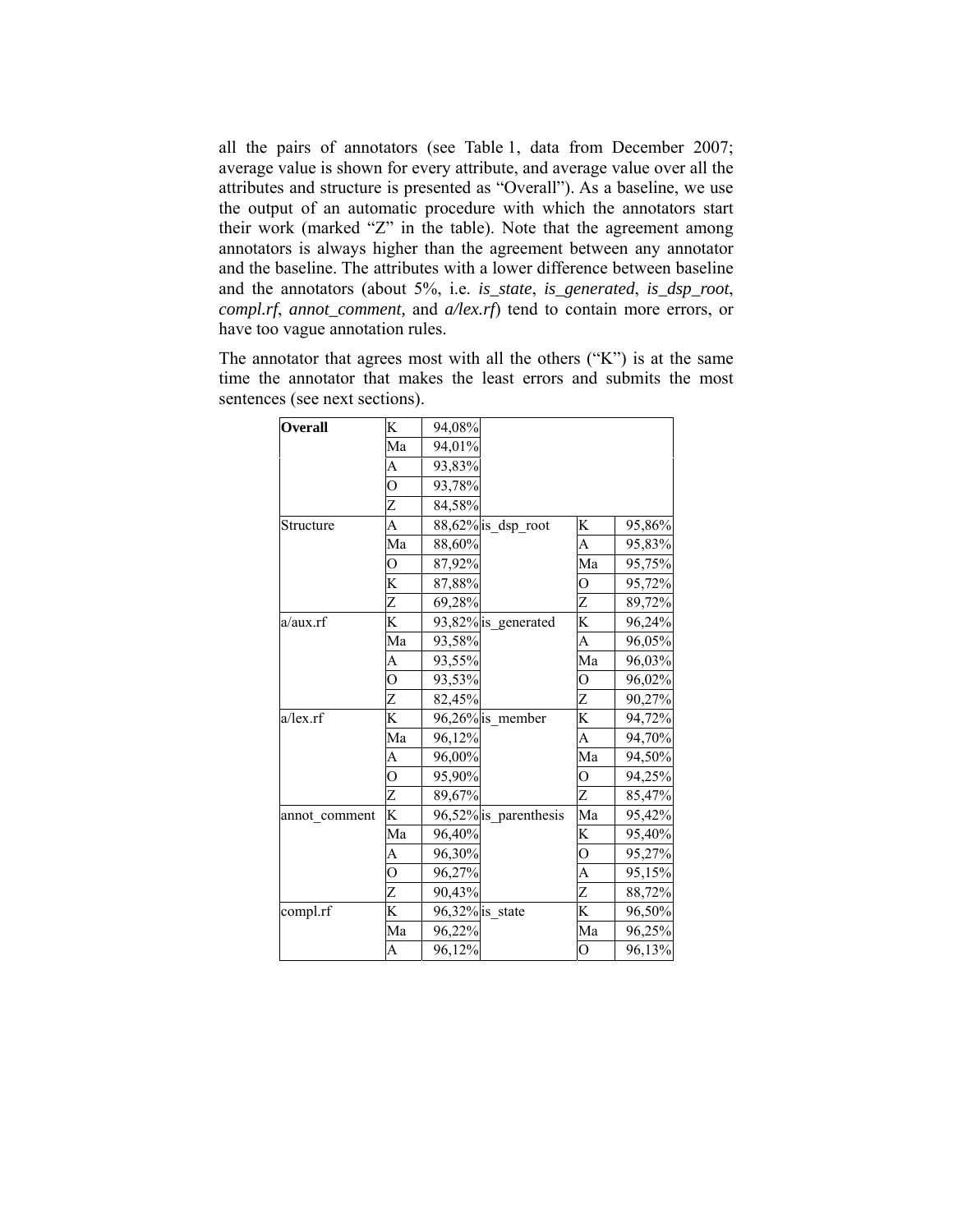|         |    | 96,03% |                | А  | 96,13% |
|---------|----|--------|----------------|----|--------|
|         |    | 90,18% |                |    | 90,35% |
| functor |    |        | 85,70% t lemma |    | 93,76% |
|         | Ma | 85,67% |                | Ma | 93,60% |
|         |    | 85,57% |                |    | 92,70% |
|         |    | 85,13% |                |    | 92,42% |
|         |    | 66,80% |                |    | 81,60% |

**Table 1: Inter-annotator agreement** 

### **4.2 Error rate**

Using the list of errors generated by the checking procedures we can count how often the annotators make errors (only those errors the procedures can detect, of course): the number of errors the annotator made is divided by the number of sentences or nodes she annotated. Table 2 shows the comparison of the error rate for 4 annotators in December 2007 (at the beginning of the process) and current numbers for 7 annotators from July 2009. The numbers from different periods cannot be compared directly because since the beginning there have been more than 30 new checking procedures, which means the current list of errors is longer. On the other hand, the rank of the annotators can be compared.

The table shows that our current best annotator ("K") had approximately 30 errors per 100 sentences and 1.62 errors per 100 nodes. Her error rate has not got worse over the two years and she remains the best annotator. The table further shows that the differences in error rate between annotators can be great and that all the annotators keep their positions: no one gets markedly better nor worse. The comparison of veteran annotators and the new ones that annotate only for a short time is also interesting: it shows that knack, practice, and experience lead to quality of the annotation.

|     | December 2007                |           | <b>July 2009</b> |            |  |
|-----|------------------------------|-----------|------------------|------------|--|
| Who | Errors per 100<br>Errors per |           | Errors per 100   | Errors per |  |
|     | sentences                    | 100 nodes | sentences        | 100 nodes  |  |
| K   | 29.7851                      | 1.6241    | 1.5103           | 0.0806     |  |
| O   | 39.6699                      | 2.0624    | 4.0331           | 0.2067     |  |
| Ma  | 61.4087                      | 3.2707    | 8.4670           | 0.4533     |  |
| A   | 63.2318                      | 3.3498    | 6.3583           | 0.3265     |  |
|     |                              | -         | 15.0668          | 0.8010     |  |
| Mi  |                              | -         | 16.2241          | 0.8460     |  |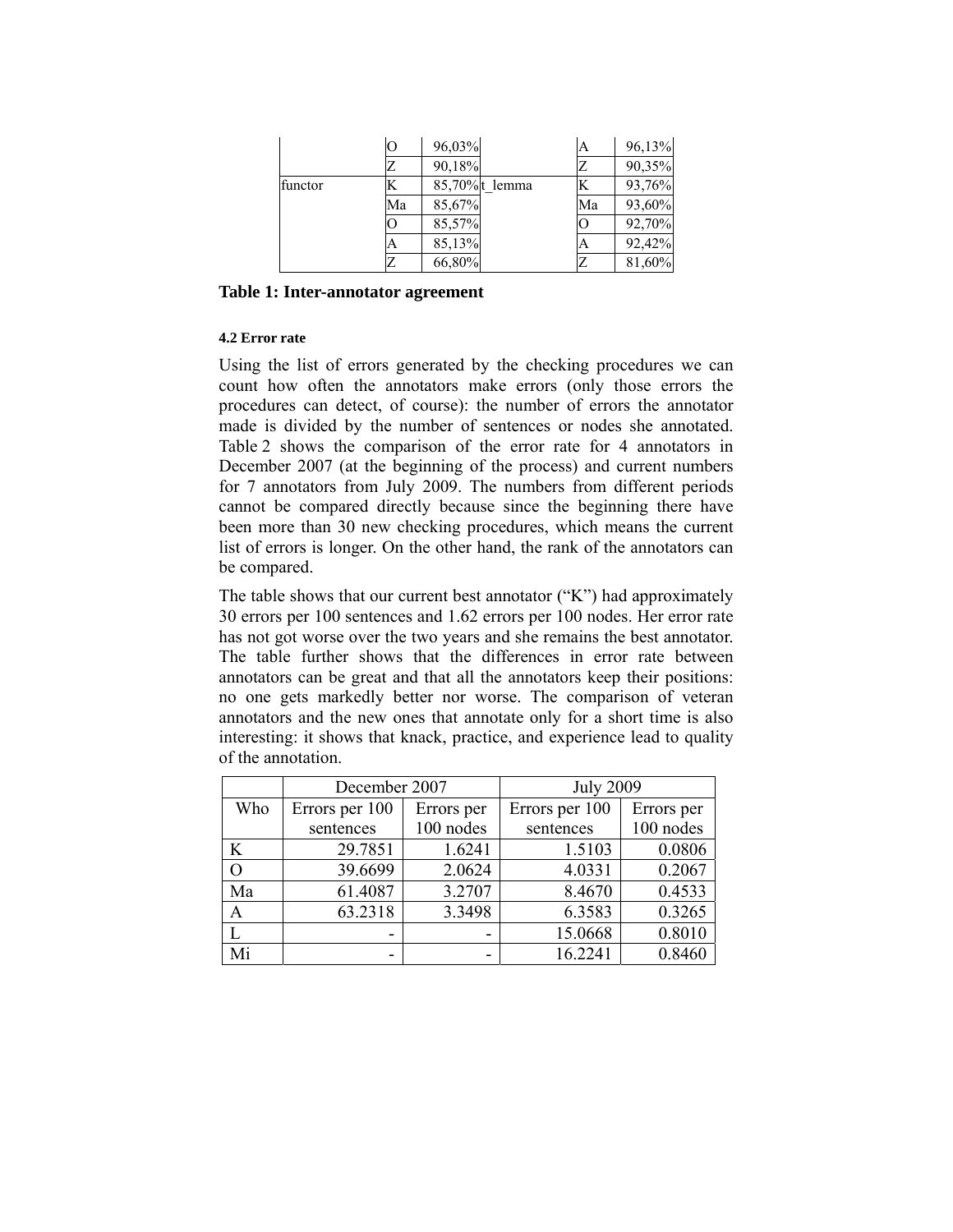|  | - 100 | $\overline{\phantom{0}}$ | $\overline{\phantom{0}}$ |  |  |
|--|-------|--------------------------|--------------------------|--|--|
|--|-------|--------------------------|--------------------------|--|--|

#### **Table 2: Error rate**

#### **4.3 Performance of the annotators**

In the annotation process, even the time spent working by the annotators is measured. The annotators book the time to a web form. For each month the web application counts the annotators' performance over the month and the over-all performance. The data are important among others to determine the wages; on the basis of the data we tariff a sentence (annotators are being paid monthly according to the number of sentences they have annotated).

Table 3 shows performance of the annotators in October 2008 and June 2009, table 4 shows the over-all performance. Monitoring the performance illustrates the differences between annotators, but also the fluctuation of each particular annotator. We can also observe the inverse proportionality of the performance and error rate (see section 4.2): the more is the annotator efficient (she annotates more data), the less errors she makes.

|                | October 2008 |           |                       |                         | June 2009 |           |                       |                         |
|----------------|--------------|-----------|-----------------------|-------------------------|-----------|-----------|-----------------------|-------------------------|
| Who            | Hours        | Sentences | Sentences<br>per hour | Minutes per<br>sentence | Hours     | Sentences | Sentences<br>per hour | Minutes per<br>sentence |
| A              | 18.50        | 147       | 7.946                 | 7.551                   |           |           |                       |                         |
|                | 100.50       | 742       | 7.383                 | 8.127                   | 101.50    | 1229      | 12.108                | 4.955                   |
|                | 11.50        | 97        | 8.435                 | 7.113                   | 2.00      | 28        | 14.000                | 4.286                   |
| K              | 33.00        | 418       | 12.667                | 4.737                   | 23.50     | 332       | 14.128                | 4.247                   |
|                | 46.00        | 143       | 3.109                 | 19.301                  | 27.88     | 365       | 13.092                | 4.583                   |
| Ma             | 40.00        | 310       | 7.750                 | 7.742                   |           |           |                       |                         |
| Mi             | 17.85        | 142       | 7.955                 | 7.542                   | 24.91     | 358       | 14.372                | 4.175                   |
| $\overline{O}$ | 37.81        | 403       | 10.659                | 5.629                   | 56.65     | 632       | 11.156                | 5.378                   |

**Table 3: Performance of the annotators** 

|        | Who Hours Sentences | Sentences per<br>hour | Minutes per sentence |
|--------|---------------------|-----------------------|----------------------|
| 114.25 | 963                 | 8.4289                | 7.1184               |
| 827.00 | 7006                | 8.4716                | 7.0825               |
| 105.70 | 1001                | 9.4702                | 6.3357               |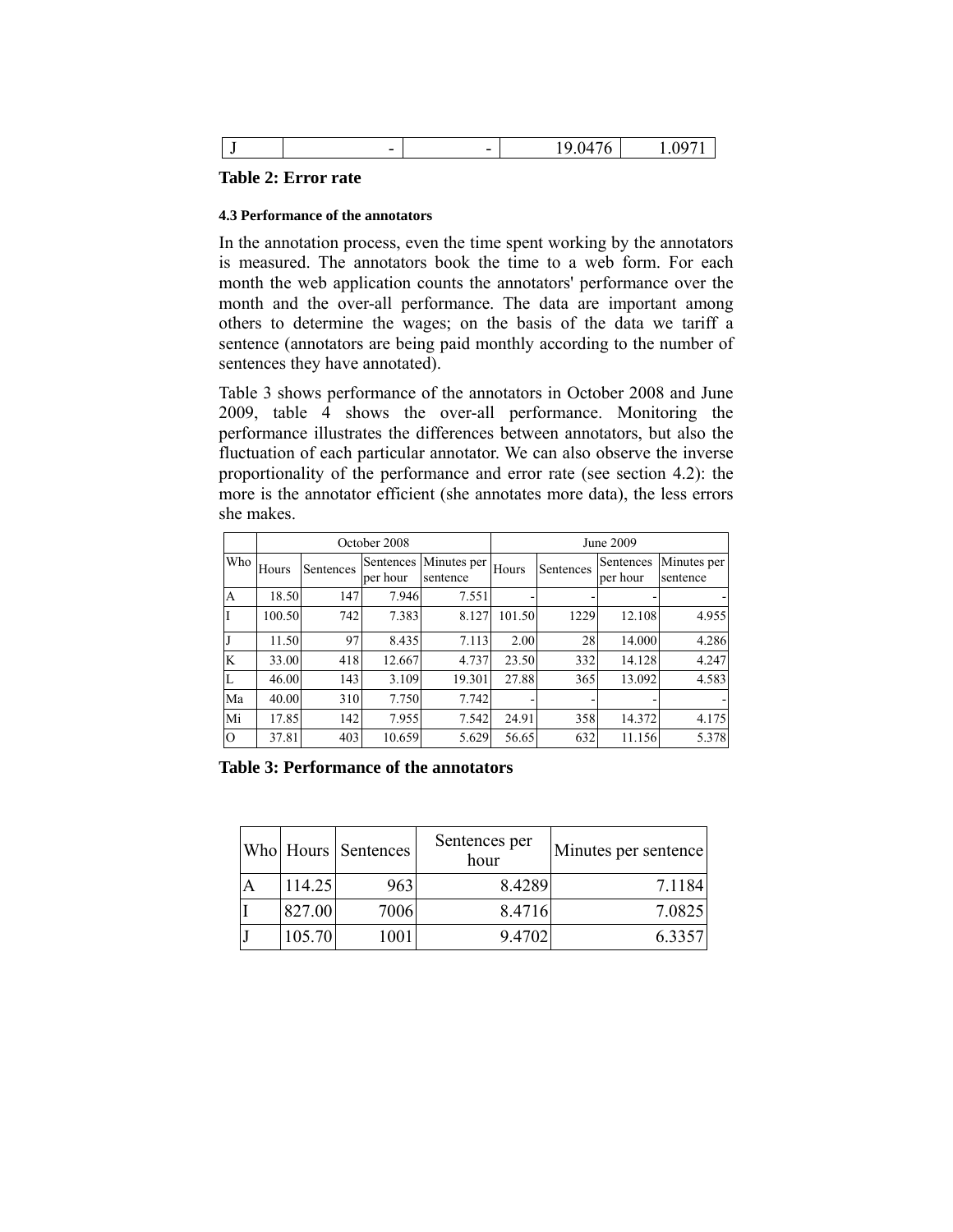| K              | 107.00 | 1430 | 13.3645 | 4.4895 |
|----------------|--------|------|---------|--------|
|                | 266.41 | 1716 | 6.4412  | 9.3150 |
| Ma             | 78.00  | 615  | 7.8846  | 7.6098 |
| Mi             | 169.98 | 1655 | 9.7364  | 6.1624 |
| $\overline{O}$ | 289.02 | 3211 | 11.1100 | 5.4006 |

**Table 4: Over-all performance of the annotators** 

## **5 Conclusion**

In the article, we have presented some organizational aspects of building of a large syntactical treebank. We stressed mainly the necessity to divide the annotation process into several well planned phases. We presented out system for checking the correctness of the annotation. The fact that the correctness is being checked at all should be pointed out: it is not a common practice in similar projects. We described three ways to measure and evaluate the annotation and annotators.

We believe that having published PDT 2.0 with 50,000 sentences annotated on the tectogrammatical layer and being in the halftime of the PCEDT project with more than a half data already annotated  $(33,500)$ sentences, 68% of the corpus) our proposals are sufficiently backed by our experience and practice.

*Acknowledgement:* 

The research reported in this paper was supported by the LC536, GAUK 22908/2008, and FP6-IST-5-034291-STP.

# **Bibliography**

- [1] Hajič, J. et al. (2006). The Prague Dependency Treebank 2.0. CD-ROM. Linguistics Data Consortium Cat. No. LDC2006T01. Philadelphia, PA, USA. URL:http://ldc.upenn.edu, http://ufal.mff.cuni.cz/pdt2.0.
- [2] Klimeš, V. (2006). Analytical and Tectogrammatical Analysis of a Natural Language. PhD Thesis. MFF UK, Prague.
- [3] Mikulová, M. et al. (2006). Annotation on the tectogrammatical level in Prague Dependency Treebank. Annotation manual. Technical report ÚFAL TR-2006-30. MFF UK, Prague.
- [4] Mitchell, M. et al. (1995). Treebank 2. CD-ROM.. Linguistics Data Consortium Cat. No. LDC95T7. Philadelphia, PA, USA. URL: http://ldc.upenn.edu, http://www.cis.upenn.edu/~treebank/